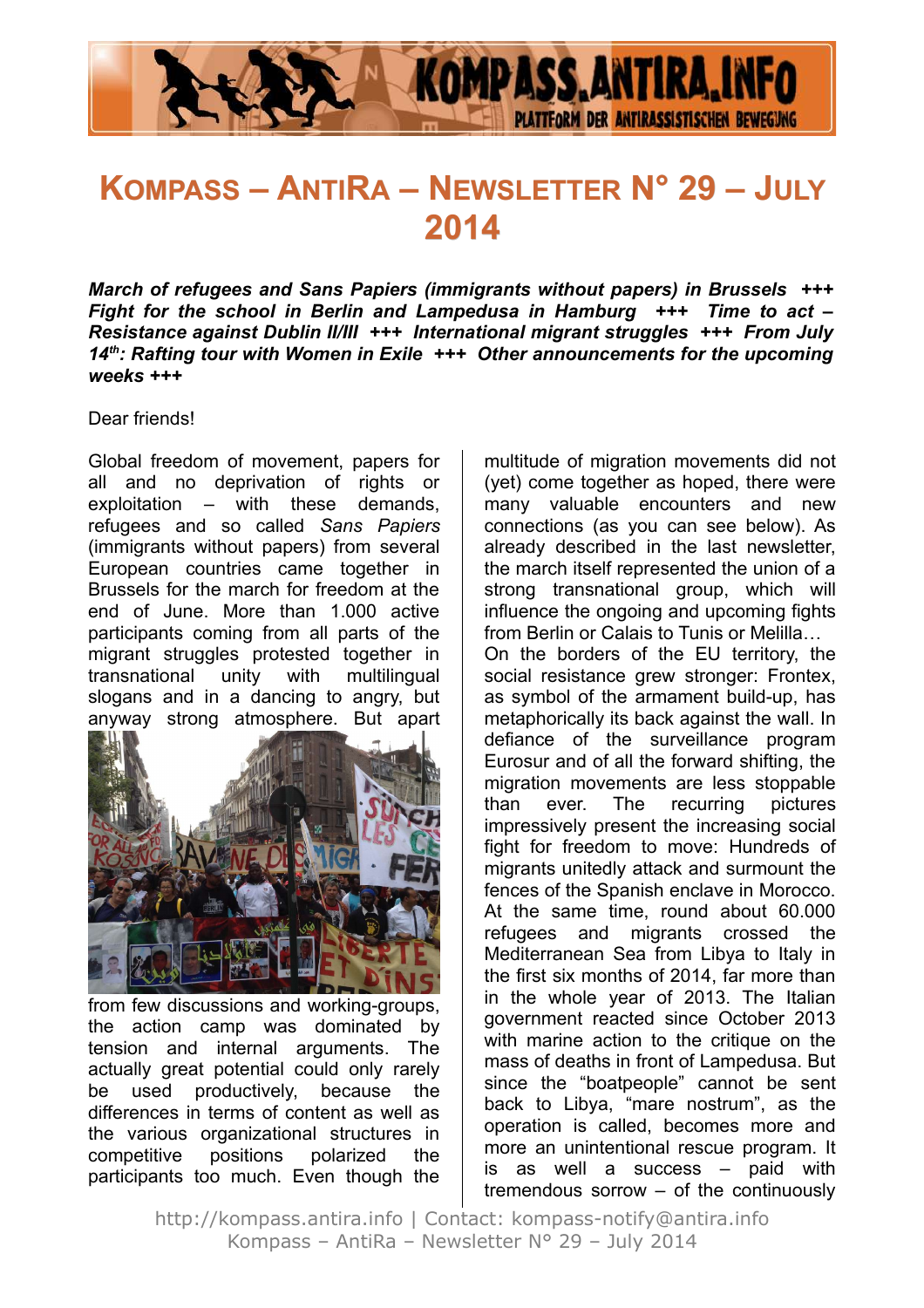

growing migration movement as the consequence of the North African upheavals that swept away the European watchdog regime in Maghrib.

On board the marine boats in the Mediterranean Sea as well as inside the refugee camps on Sicily, more and more refugees successfully refuse to be fingerprinted. The united action against Dublin II/III starts more than ever already on the arrival on the outer borders. And undiminished, the resistance against these "inner borders of the EU" continues in many places (see short reports).In Hesse, a light aircraft had to be chartered in the middle of June to impose Dublin deportations to Italy with force. The three affected refugees from Eritrea had

All the best the Kompass Crew Contact: kompass-notify@antira.info repeatedly successfully refused the forced transport by scheduled airliner. The racist persecution enthusiasm of the authorities also reflects a desperate deterrent attempt, so that the resistance against deportation does not spread. Having this in mind, *Welcome to Europe* recently published a new appeal called "Time To Act" summing up the different action options. It ends with the appeal to support for the possible return of the deported from Italy, Hungary or Poland and to reinforce the transnational network structure. So: With this in mind: *Solidarité avec les Sans Papiers!* (Solidarity with the immigrants without papers!")

# **A REVIEW ON PROTESTS IN JUNE:**

#### **March of refugees and Sans Papiers (immigrants without papers) in Brussels**

As already mentioned in the introduction, the central demonstration of more than 1.000 mostly self-organized refugees and migrants from various countries on the occasion of the EU summit made quite an impression. The office building of the EU agency "Enterprise and Industries" which also coordinates research programs for Eurosur and Frontex lied on the demonstration route. Accordingly, demonstrators cordoned the buildings with Frontex tape and sprayed some silhouettes of drowning victims/dead bodies in the entrance area.

During the days before, embassies of Germany and the Netherlands had been focused by protest rallies in view of the imminent eviction of the squats taken by refugees and migrants. In front of the Italian Embassy, the demands of Italian Sans Papiers (immigrants without papers), the outer border and the protest against the Dublin deportations had been addressed. On the night before, an impressive event took place in the camp; relatives of the missing boat people from Tunisia described their sorrow and the fights alongside with one sub-Saharan activist who had to fight for his own life only few months ago in the forests of Morocco. Presented by an activist of Lampedusa in Hamburg, different experience horizons were united to on decisive charge against the border and visa regime.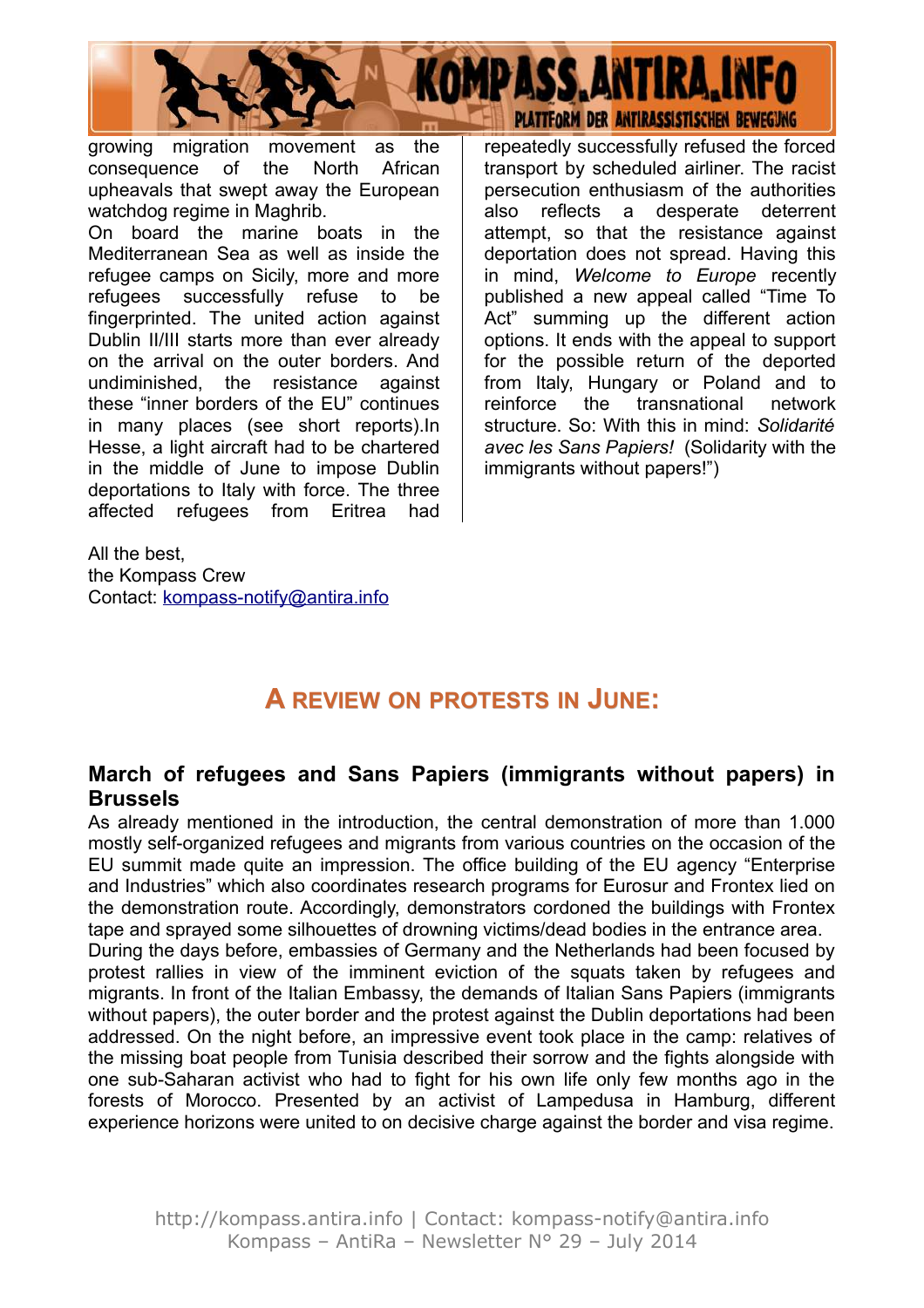



*Actions in front of the agency Enterprise and Industries (above) and at the italian embassy (right)*



On the final day, three central battle fields have

been discussed in three workshops: against the outer border regime, against Dublin II/III and against the casualization and exploitation of migrant work. Also, it has been agreed to meet again to a conference on this matter in Rome in the end of October.

Reports and more about the march on this website:

#### <http://freedomnotfrontex.noblogs.org/>

Videos about the march in front of and in Brussels:

Refugees Migrants Sans Papiers from Belgium, France, Germany, Holland, Italy, gathered together in Brussels at the arrival of the March for Freedom from Strasbourg to Brussels. Different political languages, backgrounds and trajectories met in this action week 22 to 28 of June. Basis are there for transnational connections challenging the order of the criminal European border regime.

#### <https://vimeo.com/99410217>

Some videos from the supporters of the participating group of Dutch Sans Papiers (immigrants without papers) "we are here- Wij Zijn here:

- march for freedom - last day walking and arrival in brussels

<https://vimeo.com/98862434>

- action @ vottem detention center

<https://www.youtube.com/watch?v=0uBWc0LLcw0>

- demo @ night in brussels

<https://www.youtube.com/watch?v=Z3HAkrEH3C0>

- french delegation arrives in camp in brussels

[https://www.youtube.com/watch?v=Q2b\\_HWifkYo](https://www.youtube.com/watch?v=Q2b_HWifkYo)

And finally, the German television channel WDR shows short report of four minutes length about the march (the report starts on minute 9.35):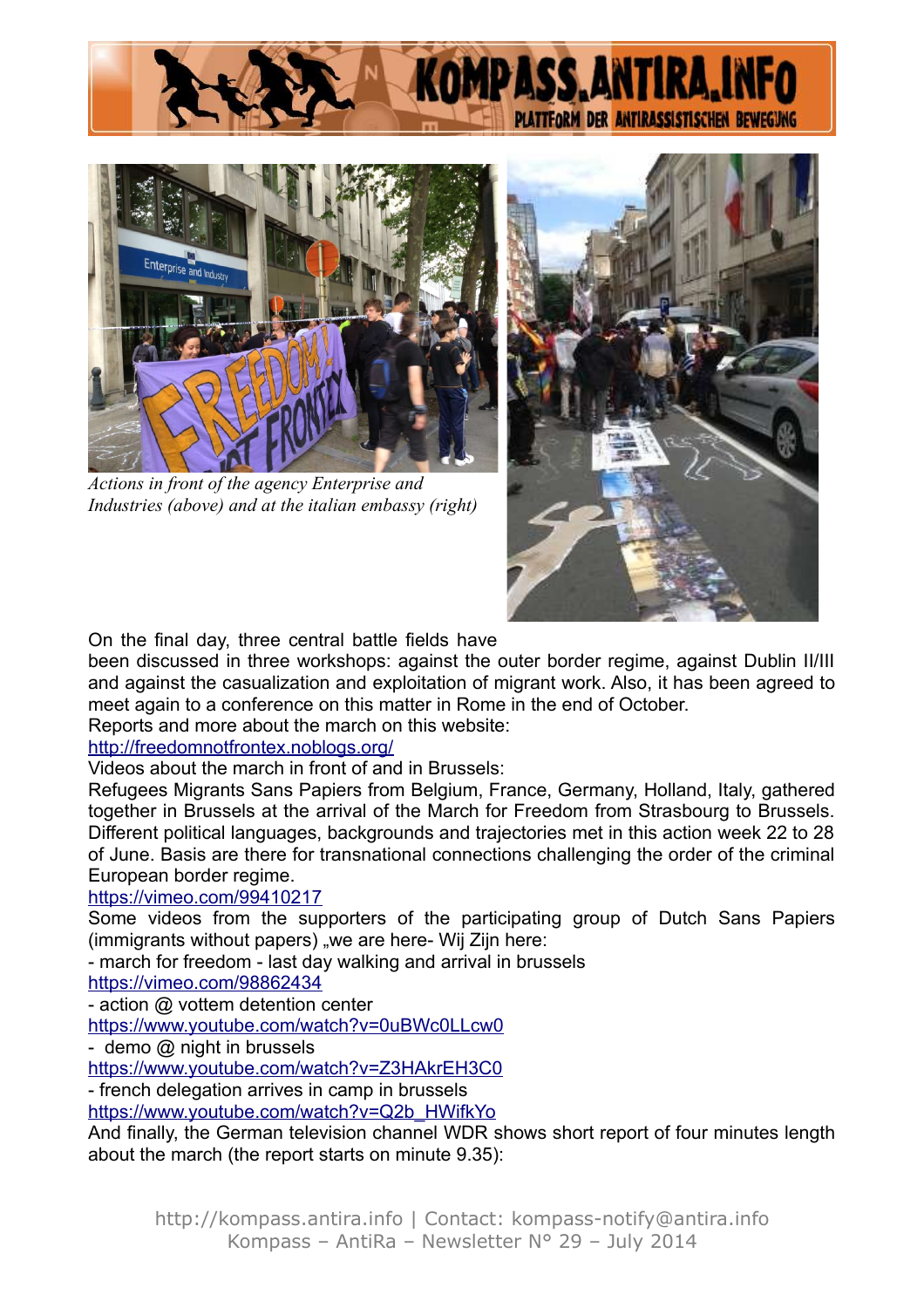

[http://www1.wdr.de/fernsehen/information/bericht\\_aus\\_bruessel/sendungen/fluechtline](http://www1.wdr.de/fernsehen/information/bericht_aus_bruessel/sendungen/fluechtline-fuer-ihre-rechte100.html)[fuer-ihre-rechte100.html](http://www1.wdr.de/fernsehen/information/bericht_aus_bruessel/sendungen/fluechtline-fuer-ihre-rechte100.html)

#### **Struggle about the occupied school in Berlin**

Parallel to the deadline of this newsletter, the events overturned. Below, you'll firstly find a short report from July 2, followed by a summary including photo series from the upheaval photo archives. Further current news can be found here:

<http://ohlauerinfopoint.wordpress.com/> <http://asylstrikeberlin.wordpress.com/>

#### **Rapport bref du 2 juillet 2014:**

For more than one week now, a police state has been kept up in Berlin-Kreuzberg. Day and night activists block four intersections around Ohlauerstrasse, where the occupied school of the refugees is kettled by the police. Only the residents are let into the area where they have already organized several demonstrations. The inhabitants of Kreuzberg are mad at the politicians and the police. The negotiations at the district level, with the Senate of Berlin as well *bildarchiv.de* as with the police do not come



*Foto: heba/Umbruch Bildarchiv; http://www.umbruch-*

to an end whereas even within the police the legitimation for the police operation declines. Demonstrators invite the police women and men to use their right to the denial of service.

On Monday the police announced to withdraw from their operation on Tuesday at 1 p.m. if no other order were be received up to then. Thereupon, 15 minutes before 1 p.m. councilor Hans Panhoff (green party) sent a letter ordering an evacuation by the police. This order was followed by an official police letter: "For this order does not necessarily mean an evacuation. We will carefully consider our next steps."

The statements of the refugees staying in the school, to commit suicide and to jump from the roof of the building in case of a violent evacuation, are to be taken serious. Here you find two videos from the school:

<https://www.youtube.com/watch?v=sADFHUEzHOo&feature=youtu.be>

<https://www.youtube.com/watch?v=x1g3UxoLkLA>The school for those who live it! The district as well as the senate shall finally find solutions instead of investing millions in to the police structures! On<http://grenzenwegberlin.wordpress.com/>you can find a good chronology (in german) of media reports from the beginning up to now (day 9).

Recapitulating abstract published by Umbruch images archive, 30<sup>th</sup> June 2014: After one and a half years, approximately 250 refugees are to leave their current place of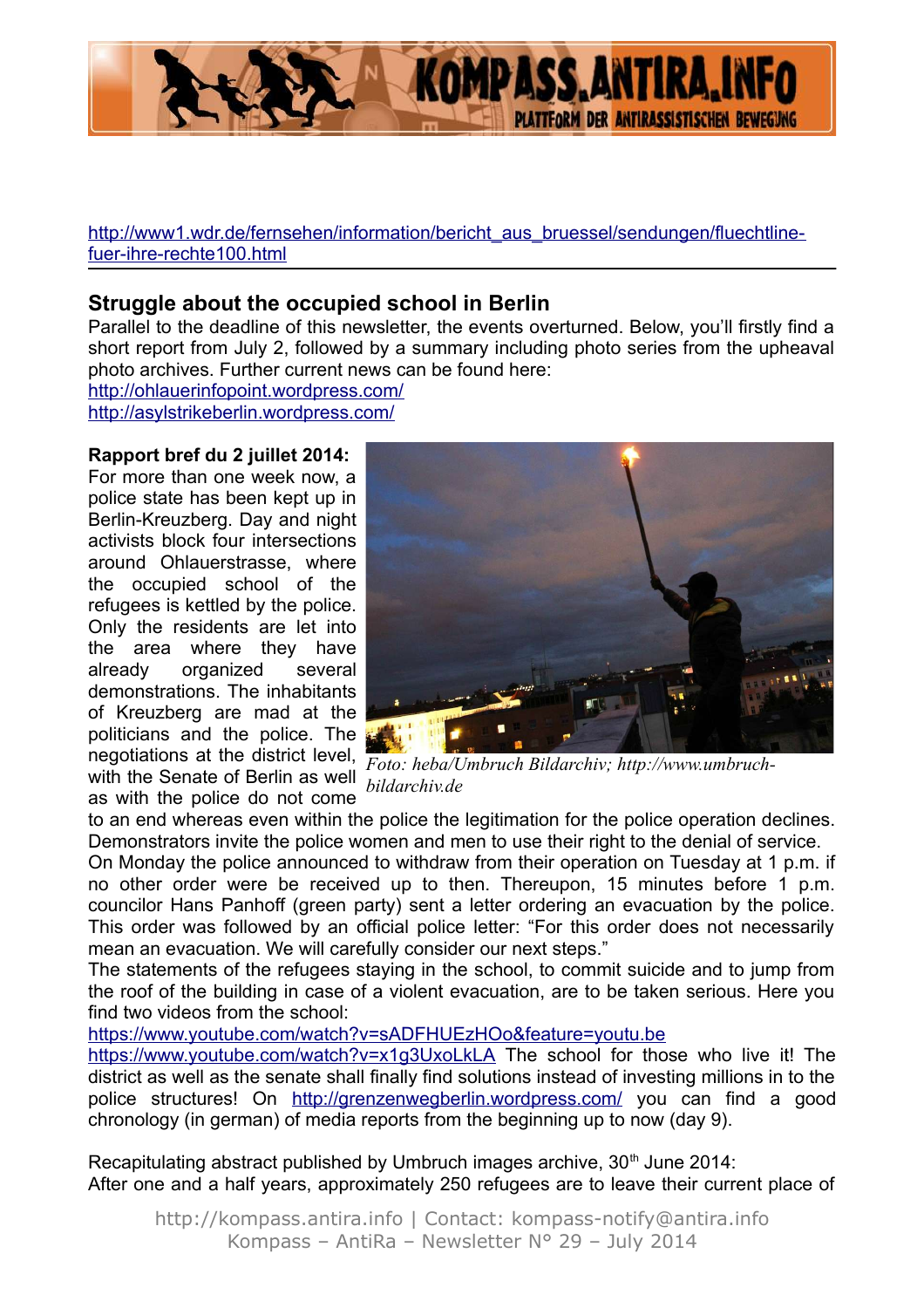**KOMPASS, ANTIRA, INFO PLATTFORM DER ANTIRASSISTISCHEN BEWEGUNG** 

living, the Gerhart-Hauptmann-Schule in Kreuzberg. The district government had ordered 900 members of police forces for the  $24<sup>th</sup>$  June in order to execute the so called peaceful and voluntary "relocation arrangements". This provoked a nearly unmanageable evacuation as a lot of the refugees left only after protest, a few dozens wouldn't even be evacuated at all. They occupied the roof of the school and therefore hampered the evacuation of the building. Thereupon the police and the district exchange sealed the refugees off, press conferences were forbidden and representatives of the press weren't let into the building, the area around the school was largely blocked by the police. While on the one hand the presence of the police and their barriers assume absurd proportions, the residents' resentments and support for the remaining refugees in the school increase.

Four online photo galleries show impressions of the last days: [http://www.umbruch-bildarchiv.de/bildarchiv/ereignis/250614refugee\\_dachbesetzung.html](http://www.umbruch-bildarchiv.de/bildarchiv/ereignis/250614refugee_dachbesetzung.html)

#### **Lampedusa in Hamburg – Recognition of the work and residence permits issued by the Italian authorities!**

For more than one year the group of ..Lampedusa in Hamburg has been fighting for these aims through numerous events, visits at schools, universities, neighborhood gatherings and churches, through demonstrations and other actions. Lastly, beginning of June, 5 activist were injured and 7 arrested by brutal police interventions during a sit-in at Rathausmarkt. The 1<sup>st</sup> May we showed our protest on a common demonstration with the DGB (german trade union organisation) and during a parade. Afterwards a former school in Laeiszstraße was proclaimed a Refugee Welcome Center, now the Lampedusa-in-Hamburg-House.

In the meantime almost 3.600 people supported the Solidarity-Manifest "Here a future" (still going on:<http://manifest-fuer-lampedusa-hh.de/>) published by 200 celebrities demanding the school building as a center. Last week, the Hamburger Abendblatt (newspaper in Hamburg) headlined after a press meeting of the working group "Professions" [\(http://lampedusa-in-hamburg-professions.blogspot.de/](http://lampedusa-in-hamburg-professions.blogspot.de/) ) "Lampedusa-Refugees: We want to work". All media in Hamburg reported on extracts of the working stories of individuals of the group and statements by Peter Bremme (ver.di, trade union), who said that in Hamburg vacant jobs cannot be filled in and that the Lampedusa-refugees already have residence and working permits for a European country. That is the tenor of the demonstration on the Lampedusa-in-Hamburg-House [\(http://www.lampedusa-in](http://www.lampedusa-in-hamburg.org/)[hamburg.org\)](http://www.lampedusa-in-hamburg.org/) on  $5<sup>th</sup>$  July at 12 a.m. at Hachmannplatz – there are here to stay.

### **(Fragments of) Resistance against Dublin II/III**

On the above mentioned call of the network "Welcome to Europe": Time to Act – Abolish the Dublin Regulation! (in german and english) <http://dublin2.info/>

Here follows the video report of the protest rally against Dublin III on  $13<sup>th</sup>$  June in Berlin in front of the Federal Ministry of Interiors (english/english subtitles) <https://vimeo.com/98830363>

Protest camp of the Refugees in Hanover, hunger strike against Dublin-deportations... (in english)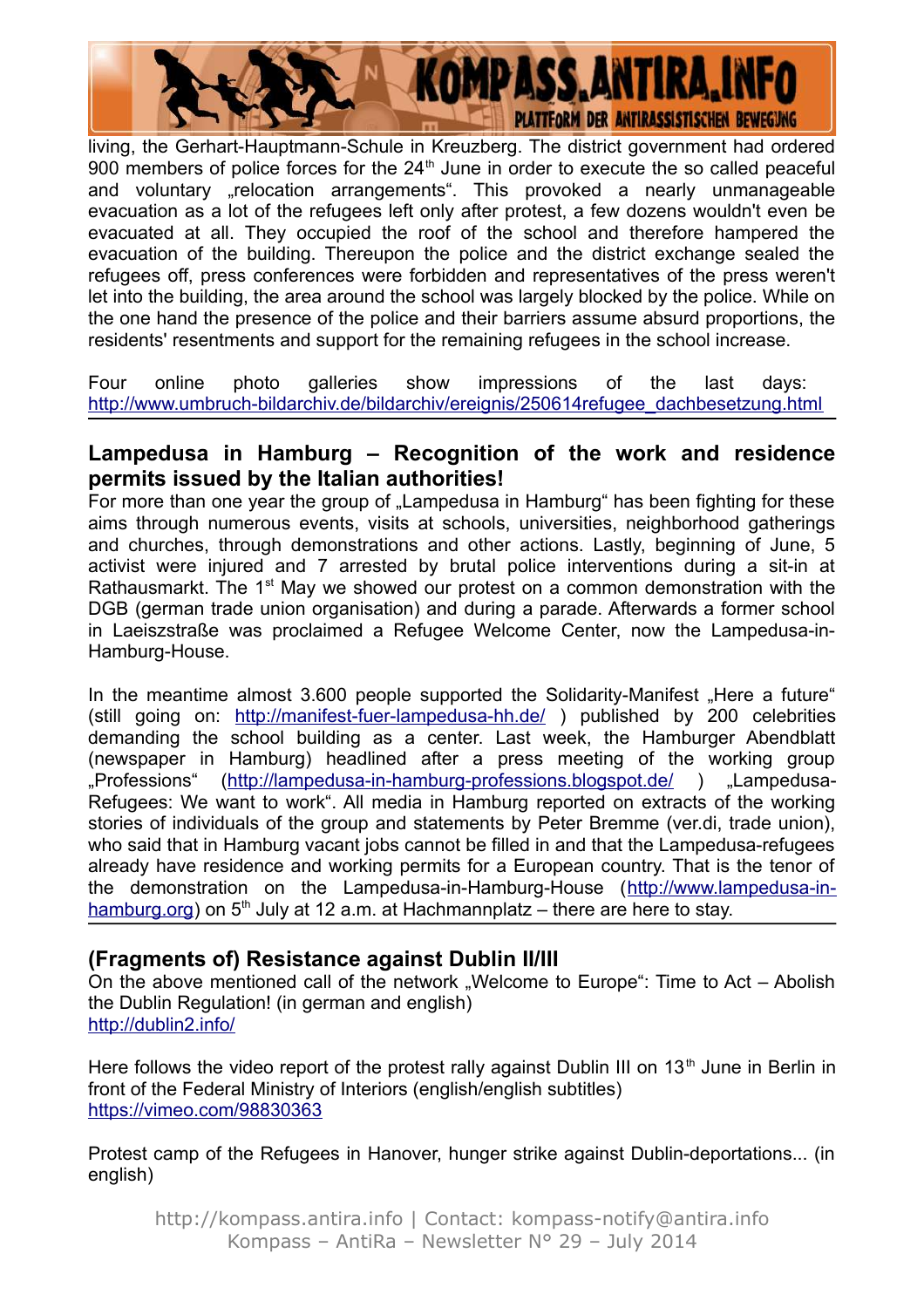

<http://ageeb1999.wordpress.com/>

5<sup>th</sup> prevention of a deportation in Osnabrück (only in german) [http://www.noz.de/lokales/osnabrueck/artikel/485063/abschiebung-osnabrucker-sind](http://www.noz.de/lokales/osnabrueck/artikel/485063/abschiebung-osnabrucker-sind-wieder-zur-stelle#lightbox&0&1&485063)[wieder-zur-stelle#lightbox&0&1&485063](http://www.noz.de/lokales/osnabrueck/artikel/485063/abschiebung-osnabrucker-sind-wieder-zur-stelle#lightbox&0&1&485063)

On the charter deportation of Eritrean refugees from Frankfurt (in german): <http://lampedusa-in-hanau.antira.info/>

Refuges4change in Hesse against Dublin II/III (in english) <http://refugeesforchange.wordpress.com/>

#### **International Migrants and Refugee Resistance in June 2014**

Below you can find some links (in english) in current struggles of refugees and migrants across Europe and beyond:

Current mass evacuation of more than 600 refugees and migrants in Calais: <https://calaismigrantsolidarity.wordpress.com/>

Lesbos/Griechenland – Voices from inside Moria – The new Pagani of Troika [http://infomobile.w2eu.net/2014/06/30/lesvos-voices-from-inside-moria-the-new-pagani-of](http://infomobile.w2eu.net/2014/06/30/lesvos-voices-from-inside-moria-the-new-pagani-of-troika/)[troika/](http://infomobile.w2eu.net/2014/06/30/lesvos-voices-from-inside-moria-the-new-pagani-of-troika/)

Melilla, 18.6.2014: the video shows the Moroccan forces auxiliaires operating on Spanish territory in Melilla on the 18th June. People were beaten up with wooden bars and truncheons. Police forces threw rocks at people. 4 people died because of this violence. <http://vimeo.com/98687161>

Italy-Switzerland: Yesterday the Noborder train managed to overcome the border between Italy and Switzerland, with hundreds of people, a great action in support of the Freedom March and of all those passing borders. Here galleries, videos and reports [http://www.globalproject.info/it/in\\_movimento/the-noborder-train-gets-to-switzerland](http://www.globalproject.info/it/in_movimento/the-noborder-train-gets-to-switzerland-european-asylum-not-borders/17403) european-asylum-not-borders/17403

Greece/Korinth: Hunger strike at a deportation prisons, solidarity demonstration: [http://ffm-online.org/2014/06/13/solidaritaet-mit-hungerstreikenden-abschiebeknast](http://ffm-online.org/2014/06/13/solidaritaet-mit-hungerstreikenden-abschiebeknast-korinth/)[korinth/](http://ffm-online.org/2014/06/13/solidaritaet-mit-hungerstreikenden-abschiebeknast-korinth/)

# **FURTHER EVENTS DURING THE NEXT WEEKS AND MONTHS:**

#### **14th July to 24th August 2014: Refugee women get loud! Action tour across Germany**

Extract from the call: "Dangerous journeys, pushed around all over Europe, housed in collective homes which are often far away from any infrastructure, vouchers, work ban, a